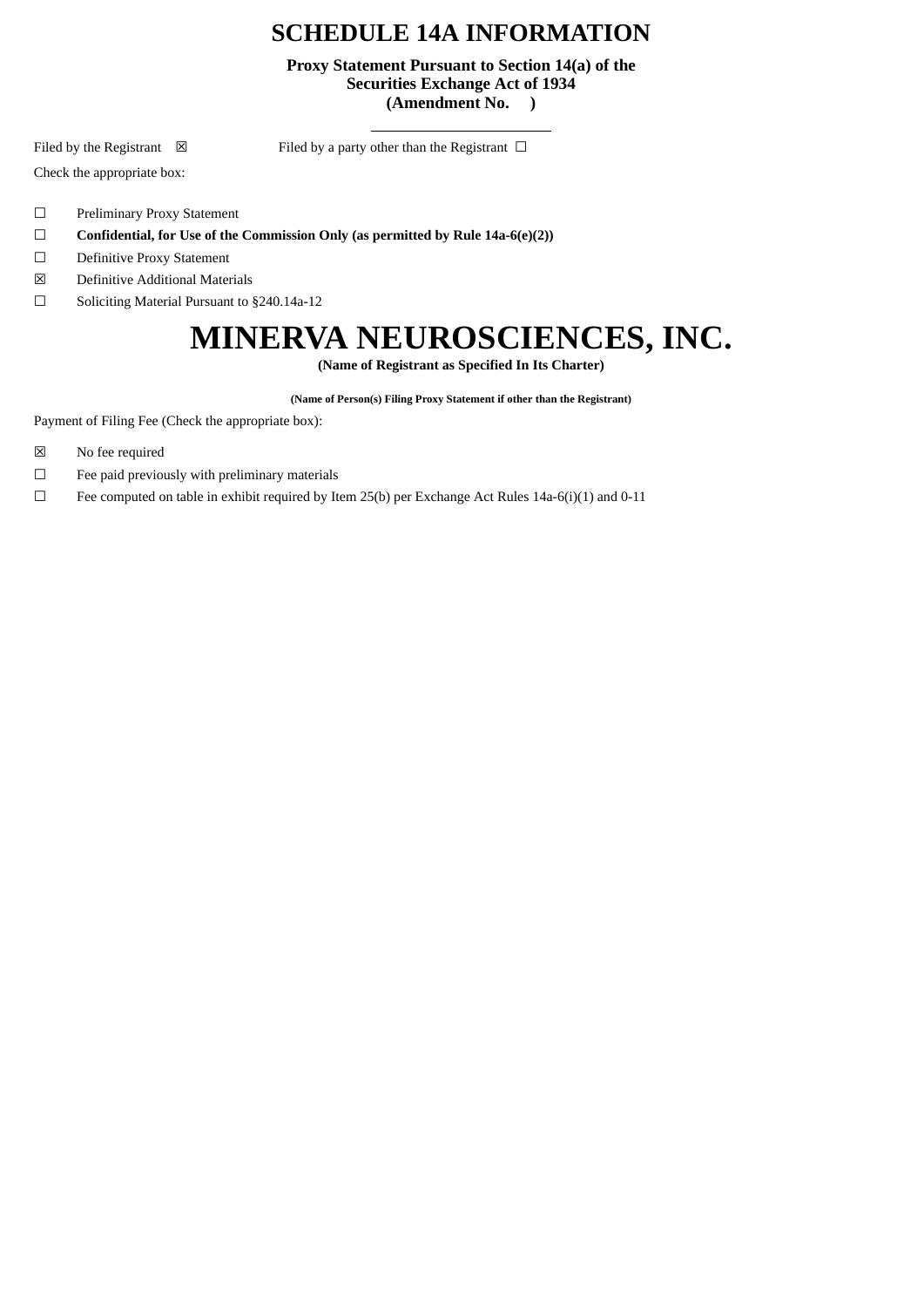

## Get informed before you vote

View the Notice and Proxy Statement and Annual Report online OR you can receive a free paper or email copy of the material(s) by requesting prior to May 27, 2022. If you<br>would like to request a copy of the material(s) for email to sendmaterial@proxyvote.com. If sending an email, please include your control number (indicated below) in the subject line. Unless requested, you will not otherwise receive a paper or email copy.

The record date for the Annual Meeting is April 11, 2022. Only stockholders at the dose of business on that date may vote at the meeting or any adjournment thereof. A<br>Int of stockholders as of the record date will be acces 16-digit control number.

|                                                                                                    | Control # |               | For complete information and to vote, visit www.ProxyVote.com                                                |
|----------------------------------------------------------------------------------------------------|-----------|---------------|--------------------------------------------------------------------------------------------------------------|
| <b>Smartphone users</b><br>Point your camera here and<br>vote without entering a<br>control number |           | Virtually at: | Vote Virtually at the Meeting*<br>June 10, 2022<br>8:00 AM EDT<br>www.virtualshareholdermeeting.com/NERV2022 |

\*Please check the meeting materials for any special requirements for meeting attendance.

W.I.